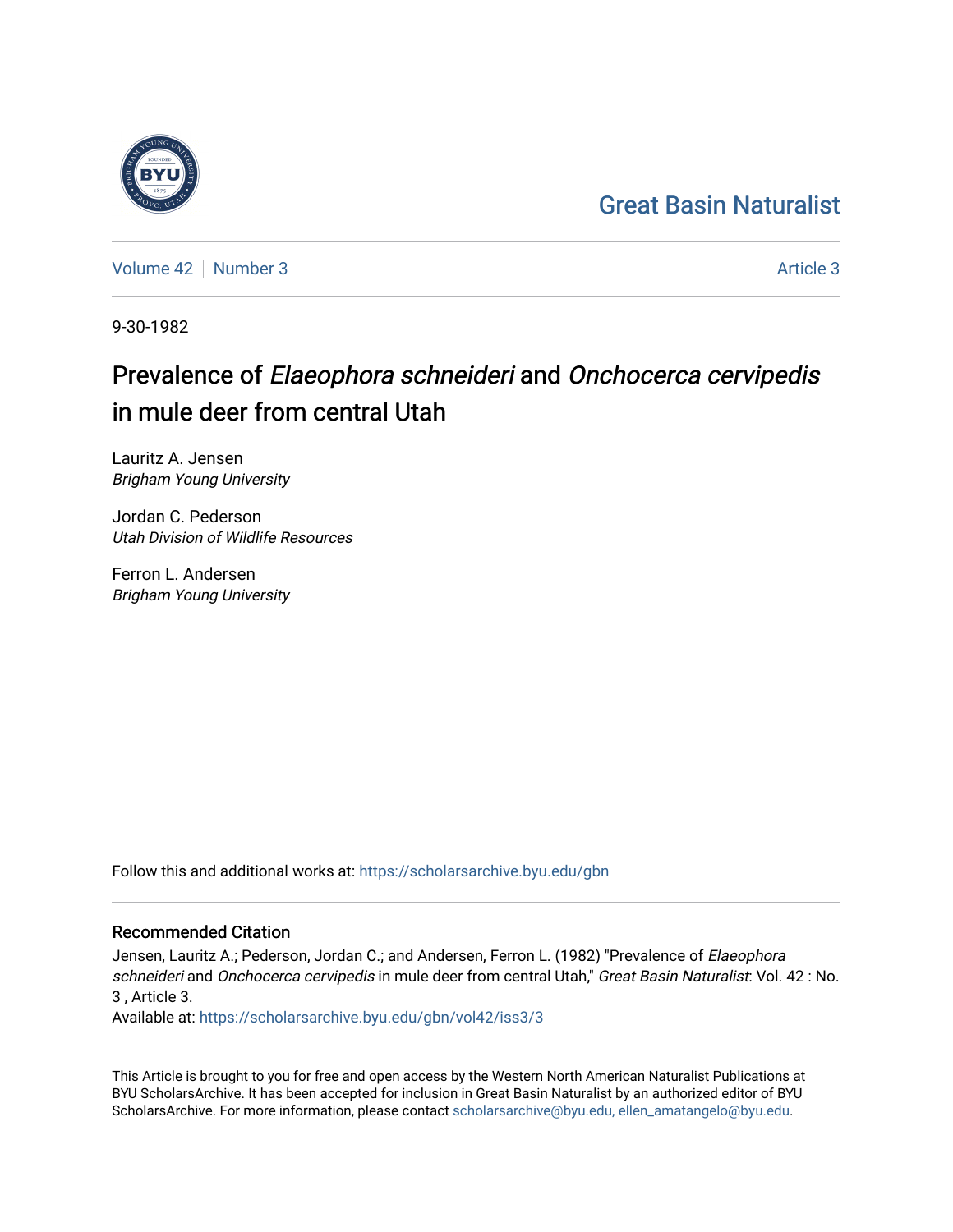#### PREVALENCE OF ELAEOPHORA SCHNEIDERI AND ONCHOCERCA CERVIPEDIS IN MULE DEER FROM CENTRAL UTAH

Lauritz A. Jensen', Jordan C. Pederson<sup>2</sup>, and Ferron L. Andersen'

ABSTRACT.— Thirteen of 265 deer (4.9 percent) from central Utah were positive for Elaeophora schneideri, and 180 (67.9 percent) were infected with Onchocerca cervipedis. The rate of infection for E. schneideri and O. cervipedis in creased significantly with age of the host (chi-square of 17.5 and 15.5, respectively,  $p < 0.005$ ). The lack of elaeophorosis in elk from the region is presumably due to the low density of the parasite in mule deer.

The arterial worm (Elaeophora schneideri) is enzootic in mule deer (Odocoileus hemionus), elk (Cervus canadensis), and other ruminants in the Rocky Mountain area (Hibler and Adcock 1971, Worley 1975), although the prevalence and geographic distribution in Utah is largely undetermined. From 1978 to 1981 biologists of the Utah Division of Wildlife Resources (DWR) identified the arterial worm in one calf and one bull elk from southern Utah and detected microfilariae of E. schneideri in 19 of 37 mule deer from the same locality (Coles 1982, pers. comm.). Additionally, from <sup>1978</sup> to <sup>1981</sup> DWR personnel recovered the filarial nematode in three blind moose and one moose with nor mal sight in northern Utah (Babcock 1982, pers. comm., Kimball 1982, pers. comm.). In contrast, of 23 adult elk and seven calves ex amined by the authors and DWR officers in central Utah during summer 1981, none manifested clinical signs of elaeophorosis (unpubl. data).

Mule deer are apparently the normal definitive host for E. schneideri, and the adult worms are predominately located in the arteries of the neck. Elk and moose, on the other hand, represent abnormal hosts, and are severely affected by the larval stages found in the cephalic arteries, arterioles, and capillaries. Heavily infected elk calves frequently die 7 to 10 days after infection (Hibler 1981). Other symptoms of elaeophorosis in elk and moose include damage to the central nervous system, nystagmus, blindness, cropping of the ears, deformity of the antlers, necrosis of the

muzzle and nostrils, and emaciation (Hibler and Adcock 1971, Worley et al. 1972).

The legworm (Onchocerca cervipedis) is another filarial nematode enzootic in mule deer in the Rocky Mountains (Walker and Becklund 1970). Adults of the legworm may cause inflammation in the subcutaneous tis sue (Wehr and Dikmans 1935); however, in fections generally are not clinically signifi cant (Senger 1963). The present study was undertaken to determine the occurrence of E. schneideri and O. cervipedis in deer from central Utah.

Samples of skin from the muzzle of 265 deer were macerated in physiological saline and examined for microfilariae of E. schneideri and O. cervipedis following generally the procedure described by Weinmann et al. (1973). The animals were hunter-killed in au tumn 1981 in the counties of Carbon, Duchesne, Emery, Juab, Sanpete, Utah, and Wasatch.

Thirteen of the 265 deer (4.9 percent) were positive for E. schneideri and 180 (67.9 percent) were infected with O. cervipedis (Table 1). Deer positive for both parasites were re covered from all counties listed above. The rate of infection for the arterial worm and the legworm increased significantly with age of the host (chi-square of 17.5 and 15.5, re spectively,  $p < 0.005$ ).

The apparent lack of elaeophorosis in elk in central Utah may be related to the low density of the parasite in mule deer from the region. The high rate of infection for both species of roundworms demonstrated in older

<sup>&#</sup>x27;Department of Zoology, Brigham Young University, Provo, Utah 84602.

Utah Division of Wildlife Resources, 1115 North Main. Springville, Utah 84663.